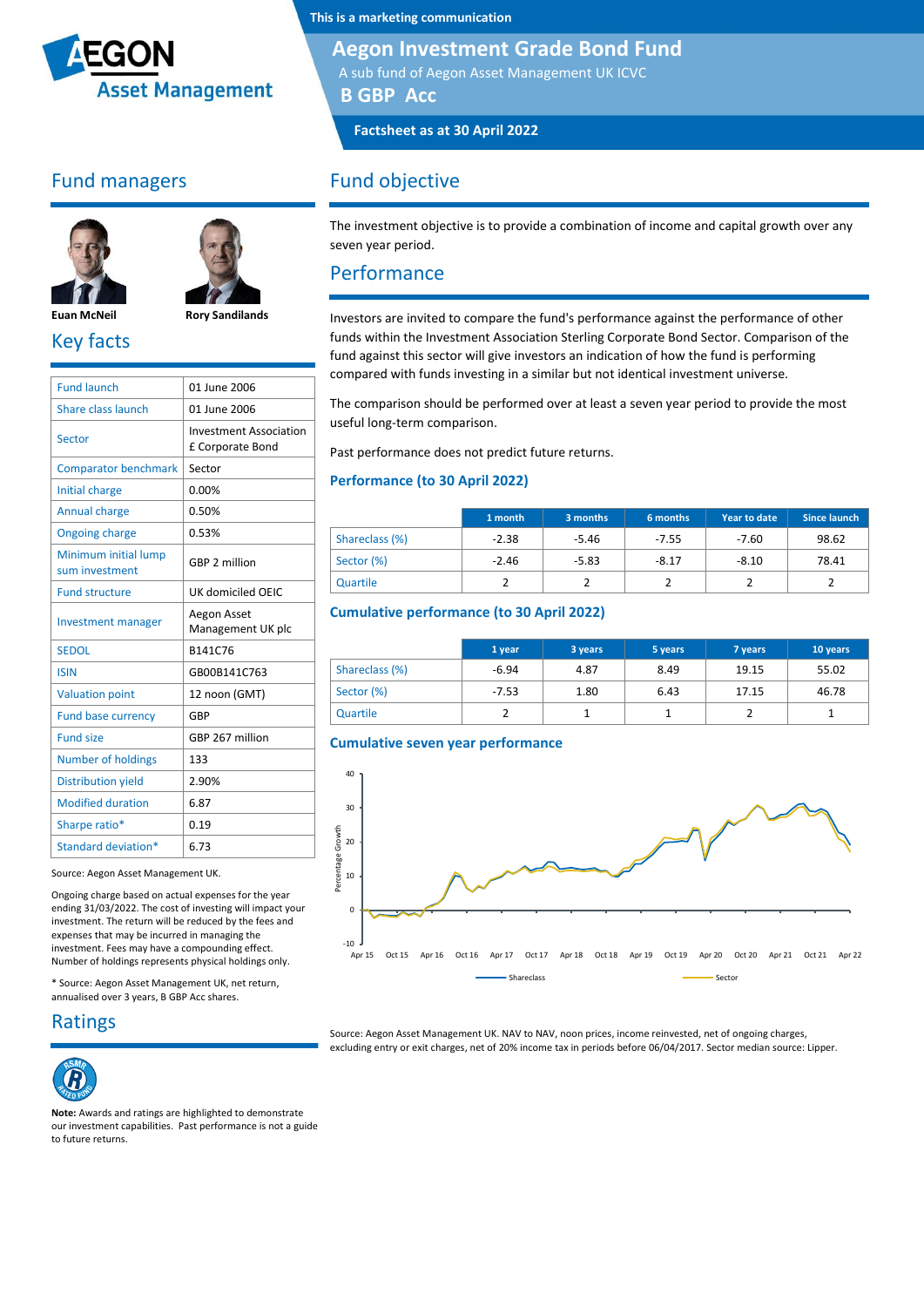# Discrete year performance

The table below shows performance over rolling discrete 12-month periods. Past performance does not predict future returns.

|                | 30/04/2022 |      |      |      |      |      | 30/04/2021 30/04/2020 30/04/2019 30/04/2018 30/04/2017 30/04/2016 30/04/2015 30/04/2014 30/04/2013 |      |      |       |
|----------------|------------|------|------|------|------|------|----------------------------------------------------------------------------------------------------|------|------|-------|
| Shareclass (%) | $-6.94$    | 7.04 | 5.28 | 0.99 | 2.43 | 8.24 | 1.46                                                                                               | 9.46 | 1.84 | 16.71 |
| Sector (%)     | $-7.53$    | 4.62 | 5.41 | 3.27 | 1.12 | 8.93 | 1.18                                                                                               | 8.71 | 0.32 | 15.31 |
| Quartile       |            |      |      |      |      |      |                                                                                                    |      |      |       |

Source: Aegon Asset Management UK. NAV to NAV, noon prices, income reinvested, net of ongoing charges, excluding entry or exit charges, net of 20% income tax in periods before 06/04/2017. Sector median source: Lipper.

# Sector allocation (%)



# Credit rating breakdown (%)



# Currency exposure (%)

|              | Post hedge | Pre hedge |
|--------------|------------|-----------|
| <b>GBP</b>   | 101.2      | 80.4      |
| <b>USD</b>   | $-0.7$     | 11.8      |
| <b>EUR</b>   | $-0.5$     | 7.8       |
| <b>Total</b> | 100.0      | 100.0     |

# Top 10 holdings (%)

| YORKSHIRE WATER FINANCE VAR 22/03/2046 EMTN   | 2.2  |
|-----------------------------------------------|------|
| EUROPEAN INVESTMENT BANK 2.5% 31/10/2022 EMTN | 1.9  |
| KFW 5.75% 07/06/2032 EXCH                     | 1.6  |
| TELEREAL SECURED F SINK 4.01% 10/12/2031      | 1.5  |
| BANK OF AMERICA CORP 8.125% 02/06/2028 EMTN   | 1.5  |
| QBE INSURANCE GROUP LTD VAR 02/12/2044        | 1.4  |
| ROTHESAY LIFE 3.375% 12/07/2026 REGS          | 1.4  |
| ANGLIAN WATER SERV FIN 2.625% 15/06/2027      | 1.3  |
| ESURE GROUP PLC 6.75% 19/12/2024              | 1.3  |
| ELECTRICITE DE FRANCE SA 4.5% 04/12/2069 EMTN | 1.3  |
| <b>Total</b>                                  | 15.4 |

# Maturity breakdown (%)